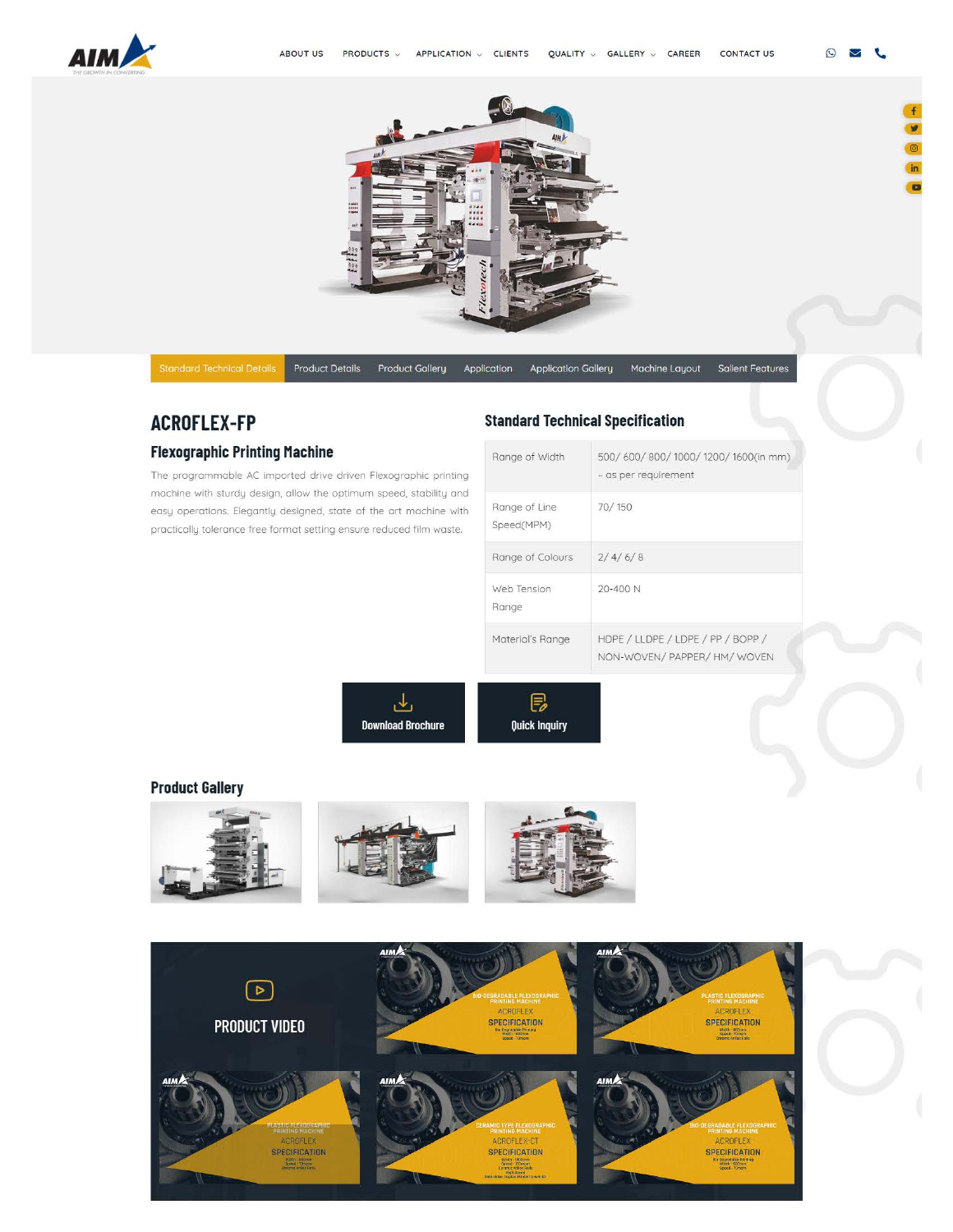# **Application**

Flexographic - abbreviated to flexo - printing is o form of rotary printing in which quick-drying inks are transferred from flexible printing [plates to a substrate. This is primarily used for large-scale printing of text and images on a variety of materials such as plastic. fabrics.](https://www.aimflex.com/flexographic_printing_machine.html)  metallic film, paper and nonwovens. The benefits of flexo printing are many, including:

- > The ability to quickly change the print designs
- > Easy adjustment of the repeat lenght of the printed pattern
- > Speed of the production process which, once the initial setup is completed, is fully automated
- > The ability to use a wide variety of ink types
- > Environmentally-friendly process. when water-based inks are used
- > Low maintenance requirements, with parts that tend to have a long operating life

#### **[Application Gallery](https://www.aimflex.com/flexographic_printing_machine.html)**











### **[Machine Layout](https://www.aimflex.com/flexographic_printing_machine.html)**



# **Technical Compositon**

| Sr             | Model             | Web Width Max. (mm) | Print Repeat Min. - Max.                  | Connected Load*      |          |          |          |
|----------------|-------------------|---------------------|-------------------------------------------|----------------------|----------|----------|----------|
|                |                   |                     |                                           | 2 Colour             | 4 Colour | 6 Colour | 8 Colour |
| 1              | ACROFLEX 500 FP   | 500                 | $8'' - 32''$                              | 9                    | 11       | 18       | 20       |
| $\overline{2}$ | ACROFLEX 600 FP   | 600                 | $8'' - 32''$                              | 10                   | 12       | 19       | 21       |
| 3              | ACROFLEX 800 FP   | 800                 | $8'' - 32''$                              | 12                   | 14       | 21       | 23       |
| $\overline{4}$ | ACROFLEX 1000 FP  | 1000                | $8'' - 32''$                              | 14                   | $16\,$   | 23       | 25       |
| 5              | ACROFLEX 1200 FP  | 1200                | $10'' - 36''$                             | 16                   | 18       | 26       |          |
| $\mathcal{L}$  | LODOFI FUALOO FD. | 1122                | $\mathcal{L} \cap H$ $\mathcal{R} \cap H$ | $\sim$ $-$<br>$\sim$ | $\sim$   | $\sim$   |          |